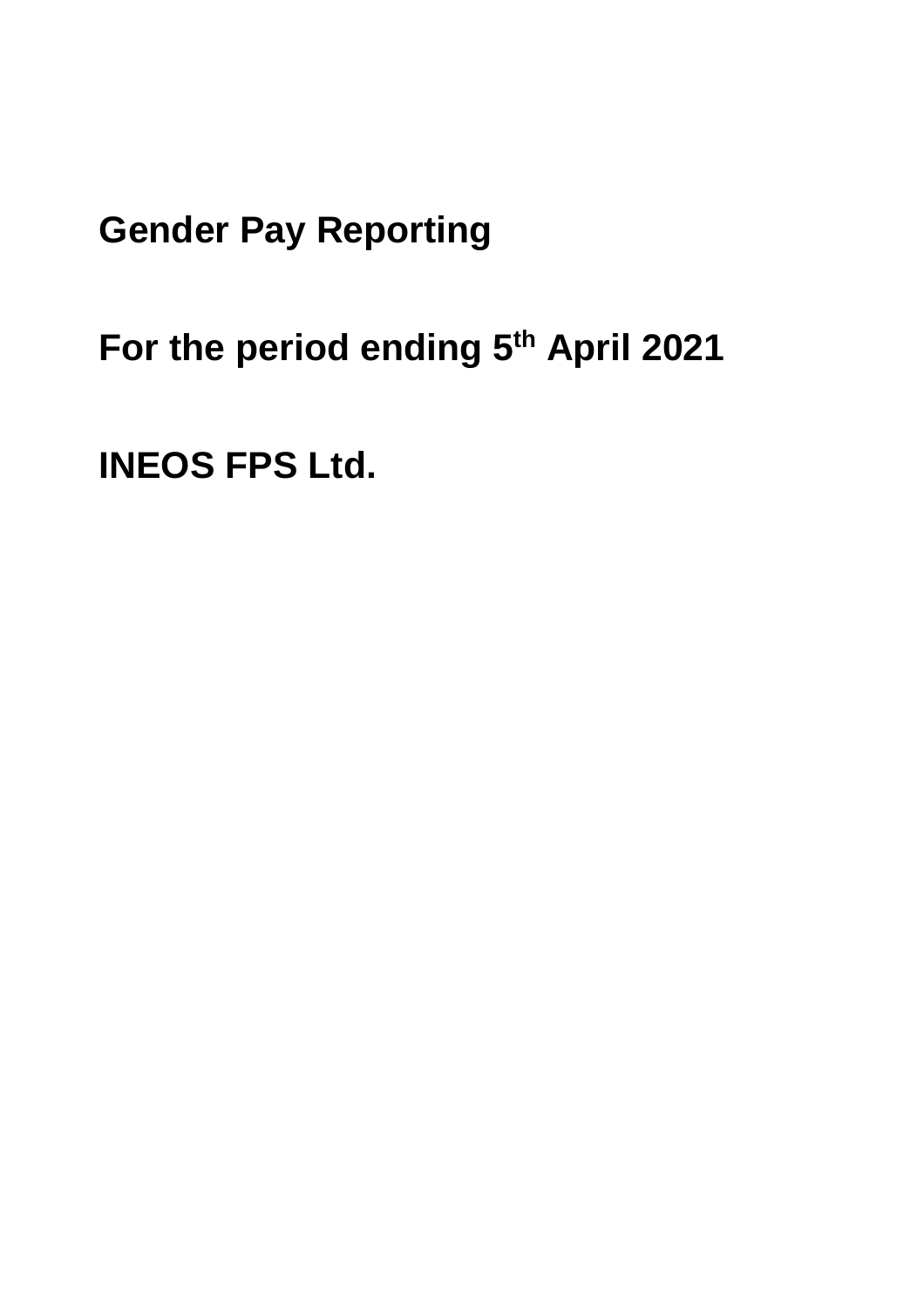# **Gender Pay Report 2021 INEOS FPS Ltd**

The Forties Pipeline System (FPS) is an integrated oil and gas liquid transportation and processing system serving the central area of the North Sea. It is owned and operated by INEOS and utilises more than 500 miles of pipeline to smoothly transport crude oil and gas from more than 80 offshore fields for processing at the Kinneil Terminal where the oil and gas transported is separated.

The oil is returned as Forties Blend to customers or is pumped directly to the refinery operated by Petroineos. At the same time, the gas is delivered to our LPG export facilities or is supplied to the INEOS Petrochemical plant at Grangemouth.

We aim to establish and maintain a working environment where all employees are treated fairly and equally, ensuring equal opportunities for all. We value our employees and appreciate the benefits of having an inclusive and diverse workforce.

| Mean gender pay<br>gap    | The difference between the mean hourly rate of pay of male full-pay<br>relevant employees and that of female full-pay relevant employees   |  |
|---------------------------|--------------------------------------------------------------------------------------------------------------------------------------------|--|
| Median gender pay<br>gap  | The difference between the median hourly rate of pay of male full-pay<br>relevant employees and that of female full-pay relevant employees |  |
| Mean bonus gap            | The difference between the mean bonus pay paid to male relevant<br>employees and that paid to female relevant employees                    |  |
| Median bonus gap          | The difference between the median bonus pay paid to male relevant<br>employees and that paid to female relevant employees                  |  |
| <b>Bonus proportions</b>  | The proportions of male and female relevant employees who were paid<br>bonus pay during the relevant period                                |  |
| <b>Quartile pay bands</b> | The proportions of male and female full-pay relevant                                                                                       |  |

This report is based on data as at April 2021, looking at hourly pay as defined in the regulations. This includes base pay and allowances and any bonuses paid in the 12 months ending the 5th April 2021.

#### **Demographics**



The number of female employees increased over the year by around 13% and the total proportion of women in our workforce increased by just over 1%.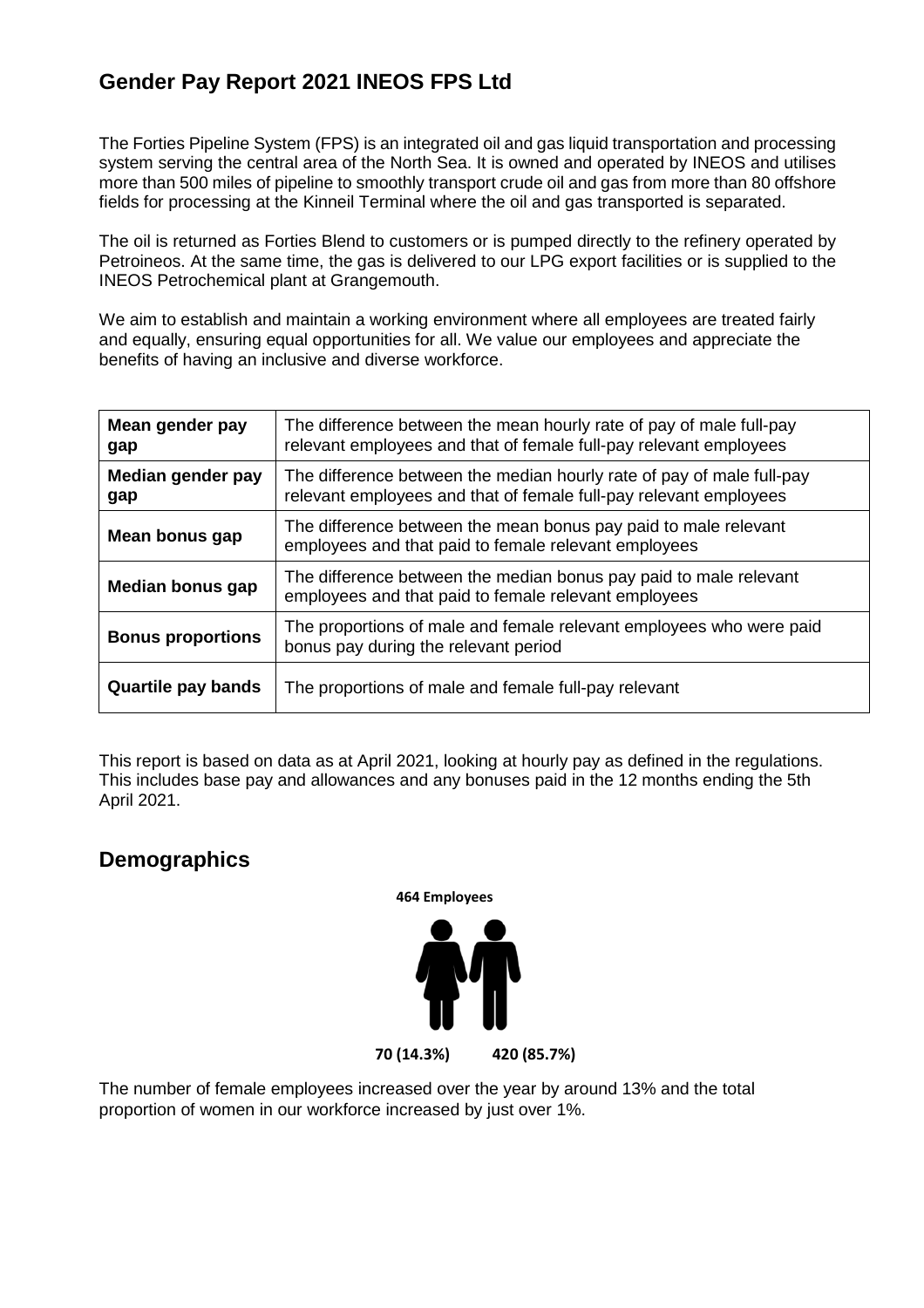# **Pay**

The gender pay gap calculates the difference between average male and female pay within the organisation. It does not compare pay received by men and women doing the same or similar work which is referred to as equal pay.

Our technician pay structure and our job evaluation process provides us with a stuctured framework with which to evaluate roles and to group employees within appropriate salary ranges providing a non-discriminatory pay system.

| Difference between gross hourly earnings |               |  |  |  |
|------------------------------------------|---------------|--|--|--|
| Mean                                     | <b>Median</b> |  |  |  |
| 17.55%                                   | 9.57%         |  |  |  |



## **Pay Quartiles**

Pay quartiles are calculated by splitting all employees in an organisation into four even groups according to their level of pay. Looking at the proportion of women in each quarter gives an indication of women's representation at different levels of the organisation. The proportion of male and females in each pay quartile is shown below.

|                              | No Employees | No Female | No Male | % Female | % Male |
|------------------------------|--------------|-----------|---------|----------|--------|
| <b>Lower Quartile</b>        | 123          | 26        | 97      | 2114%    | 78.86% |
| <b>Lower Middle Quartile</b> | 123          | 14        | 109     | 11 38%   | 88.62% |
| <b>Upper Middle Quartile</b> | 122          | 20        | 102     | 16 39%   | 83.61% |
| <b>Upper Quartile</b>        | 122          | 10        | 112     | 82%      | 91 8%  |

Whilst women make up only 13% of our employees, they are particularly under-represented in the upper quartile group which is primarily occupied with management and senior engineering positions. This will be an area of focus for the future but it is likely to take some time for any changes to feed through.

Since INEOS acquired FPS we have been actively recruiting into the organisation and, whilst the proportion of female applicants continues to be low, women account for 27% of new hires into the business during the review period.

Within the lower quartile there is a greater gender balance as fewer roles within this quartile are directly linked to STEM activities.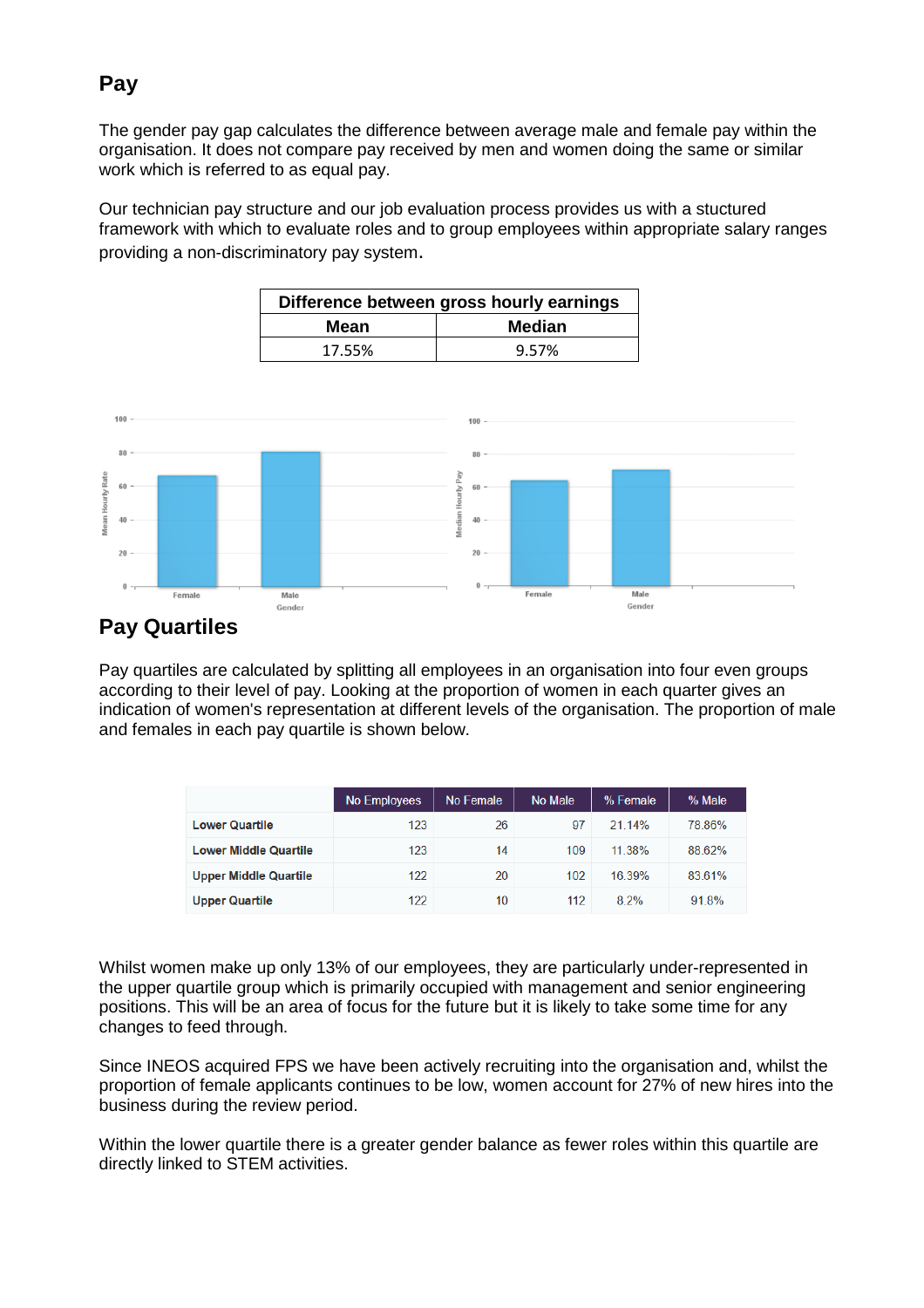## **Bonus**

All staff that were employed during this review period were eligible for the annual business bonus although staff who joined the Company between the end of 2020 and the end of the relevant pay period do not qualify for a bonus payment.

| Proportion of staff receiving a bonus |             |  |  |
|---------------------------------------|-------------|--|--|
| <b>Female</b>                         | <b>Male</b> |  |  |
| 76.06%                                | 77.14%      |  |  |
|                                       |             |  |  |

Proportion Females Receiving Bonus: 76.06%

Proportion Males Receiving Bonus: 77.14%

| Difference between bonus pay |               |  |  |  |
|------------------------------|---------------|--|--|--|
| Mean                         | <b>Median</b> |  |  |  |
| 18.63%                       | $-16.71%$     |  |  |  |



The difference in mean bonus pay is primarily attributable to the fact that higher graded staff have a greater proportion of their total package that is dependent on variable pay which leads to a higher bonus opportunity being available in quartiles where there is a lower concentration of women in the organisation.

The median bonus reflects the middle ranking bonus payment and for the period being reviewed, the median female bonus payment was higher than the median male bonus payment.

## **Going Forward ……**

As an organisation we are confident that our existing policies regarding recruitment, reward, maternity and flexible working all contribute to our ability to attract and retain women within our organisation.

We will continue and extend the work we do with local schools to promote and encourage a more balanced take up of STEM curriculum subjects.